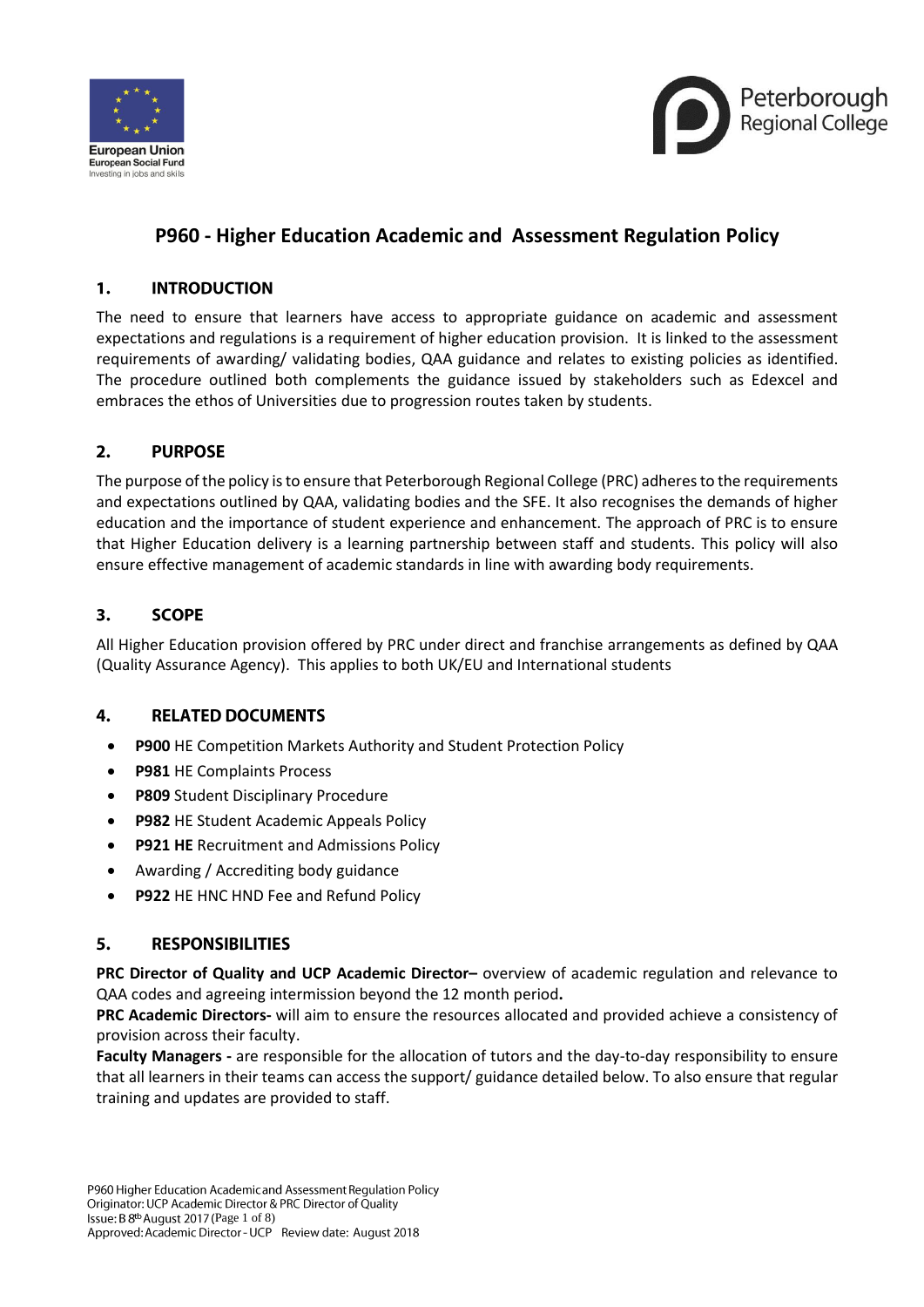**HE Curriculum Leader's -** co-ordination and monitoring of short –term extensions and formative feedback and assessment. Curriculum planning and monitoring adherence to quality and moderation procedures. Liaise with external stakeholders.

**Student Advisor** – responsible for issuing long-term extensions and intermissions.

**HE Manager** – Oversight of curriculum operations and maintenance of academic standards and regulation.

#### 6. **RISK ANALYSIS**

**This policy is required to** ensure that correct procedures are in place and followed by all involved in the assessment and guidance offered to higher education students.

# **Analyse risks of non-adherence to this policy**

Poor student satisfaction and impact on the NSS (National Student Survey).Poor external stakeholder perception and loss of rights for certification. Failure to demonstrate effective enhancement and an impact on funding available to learners. Failure to achieve a positive outcome from a Higher Education Review.

### **Staff training needed**

Induction and refresher training to be made available to staff. **Compliance** reduces the risks described above.

#### **EQUAL OPPORTUNITIES IMPACT ASSESSMENT** 7.

7.1 This policy has had a stage 1 impact Assessment.

#### 8. **DATA PROTECTION**

8.1 As outlined in Policy P215 – Assessment Policy.

#### 9. **PROCEDURE AND EXPECTATION**

# **9.1 Good Academic Practice**

Good Academic Practice is a requirement of all higher education study and identifies the required skills and approach of higher education students. It is a requirement that students demonstrate this so as to prevent instances of plagiarism or collusion. Turnitin will be used to ensure originality of submissions and assessments to be submitted via this software will be identified in the course handbook and on assessments. It should be noted that Turnitin is not a punitive tool but should be used as part of the formative assessment process to develop academic writing and referencing.

To demonstrate good academic practice students must:

- Develop their independent evaluation of academic issues
- Draw upon research from academics in their field of study
- Discuss and evaluate existing concepts and theories
- Demonstrate their understanding of the key literature
- Develop their arguments

To support their own good academic practice they will need to develop:

- Study and information skills (e.g. reading, note taking, research etc.)
- Skills of critical enquiry and evaluation(e.g. taking a balanced opinion, using reasoning and argument)
- Appropriate academic writing skills (e.g. for essays, reports, dissertations etc.)
- Accurate referencing skills to prevent allegations of poor academic practice, dishonesty, plagiarism, cheating or fraud. Individual work needs to be clearly identified to prevent collusion. If students in a class are instructed or encouraged to work together in the pursuit of an assignment, such group activity is regarded as approved collaboration.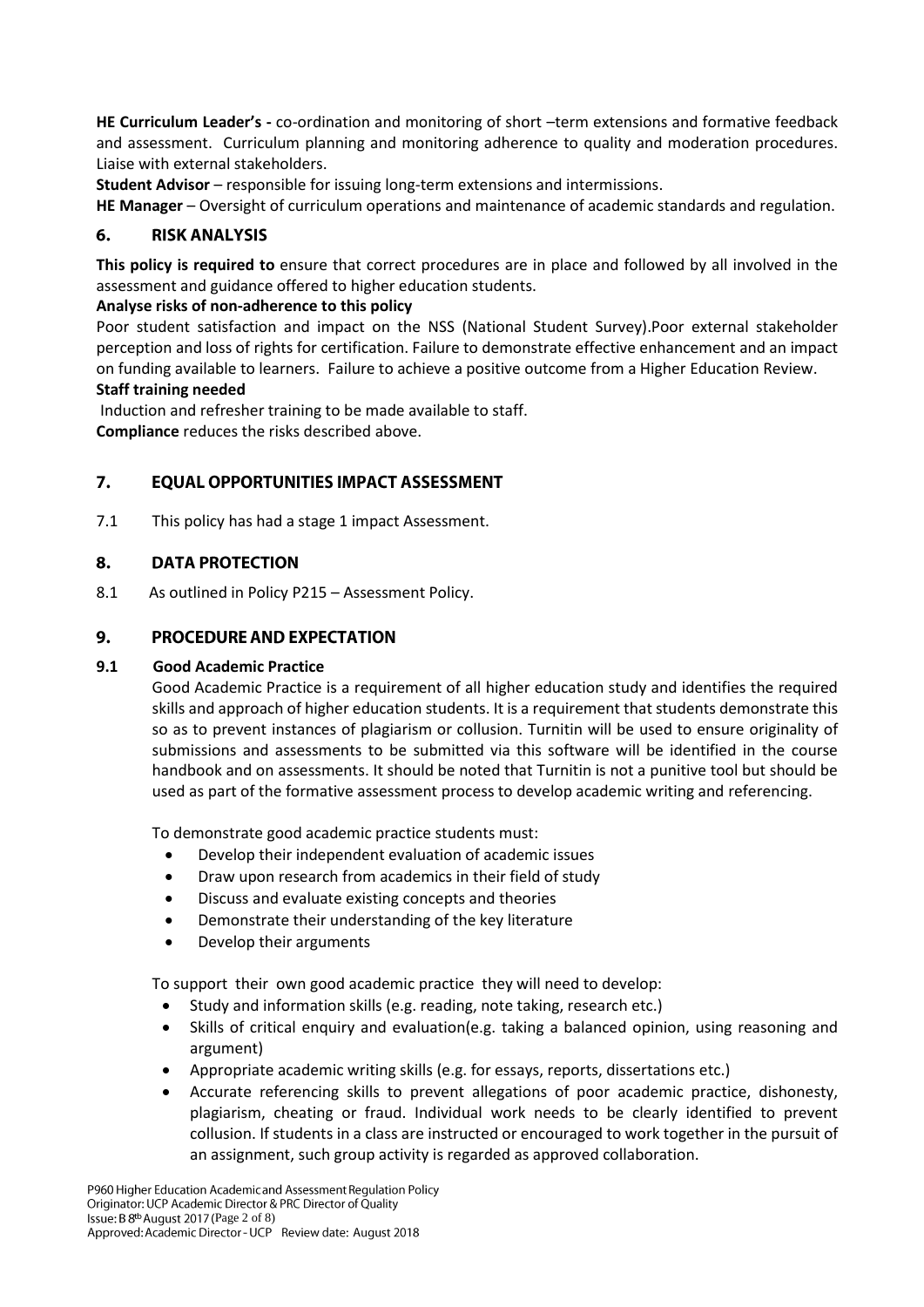Examination techniques (e.g. preparation, revision)

# **9.2 Assessment and grades**

The validating / accreditation body requirements for grade / unit / credit achievement will be adhered to. This detail will be available to students in Course Handbooks and updated on an annual basis. HNC / D students will have their work submitted to an Intermediate Awards Board and Final Awards Board. This Board will agree final grades and advise on progression where appropriate this will be informed by the EE process. External Examination (EE) performs the same quality checks as other forms of standards verification but also ensures that the processes and procedures are consistent and appropriate for qualifications at higher and professional levels.

# **9.3 Ethics and Risk Assessment for Research and Design projects**

Prior to the development of any project / dissertation, the student is required to undertake an ethics audit and complete a risk assessment. This is to ensure the safe undertaking of work, both to protect the student and organisations (College, University Centre, Employer) from any repercussions, reputational damage and liability. This will also enhance the students learning and career progression within industry and the academic community. The ethics and risk assessment will be agreed with the course leaders and relevant supervisor.

# **9.4 Intellectual Property**

Under English Law, which covers England and Wales, intellectual property if related to an individual's employment is owned by their employer. Otherwise the originator or inventor of the Intellectual Property in question is the rightful owner.

### **10. Assessment Regulations**

**10.1** Formative submission and assessment is positively encouraged. The process for this is outlined in individual course handbooks. The Academic Assessment Calendar will be available within each Course Handbook

# **10.2 Submission of Work-Summative/Final Submission**

Unless otherwise stated all coursework assignment reports etc. must be submitted via the UCP Student Support Desk at no later than 4pm on the submission date. Students will be required to complete a submission sheet where they will be issued a receipt from the UCP staff showing their name, course and most importantly the date submitted. Students are strongly advised to retain all of their receipts. Work must not be handed directly to a tutor. Once submitted the assessment cannot be retrieved.

### **10.3 Late Submissions**

Students must be made aware of the consequences of failing to meet deadlines. Deadlines for assessment are an important part of Higher Nationals. Students are encouraged to develop good time management that will stand them in good stead in the workplace. It is important that students are assessed fairly and consistently and that some students are not advantaged by having additional time to complete assignments.

Where an authorised extension (see regualtion10.3 below) has not been agreed in advanced, work submitted late by up to 7 calendar days after the published deadline may be marked. Punitive capping and downgrading grades to a "Pass" for late work is not acceptable unless the assessment criteria in the Merit/Distinction grade descriptors require evidence of:

- Meeting agreed timelines
- The ability to plan/organise time effectively
- The ability to work to industrial/commercial practices that include implicit timelines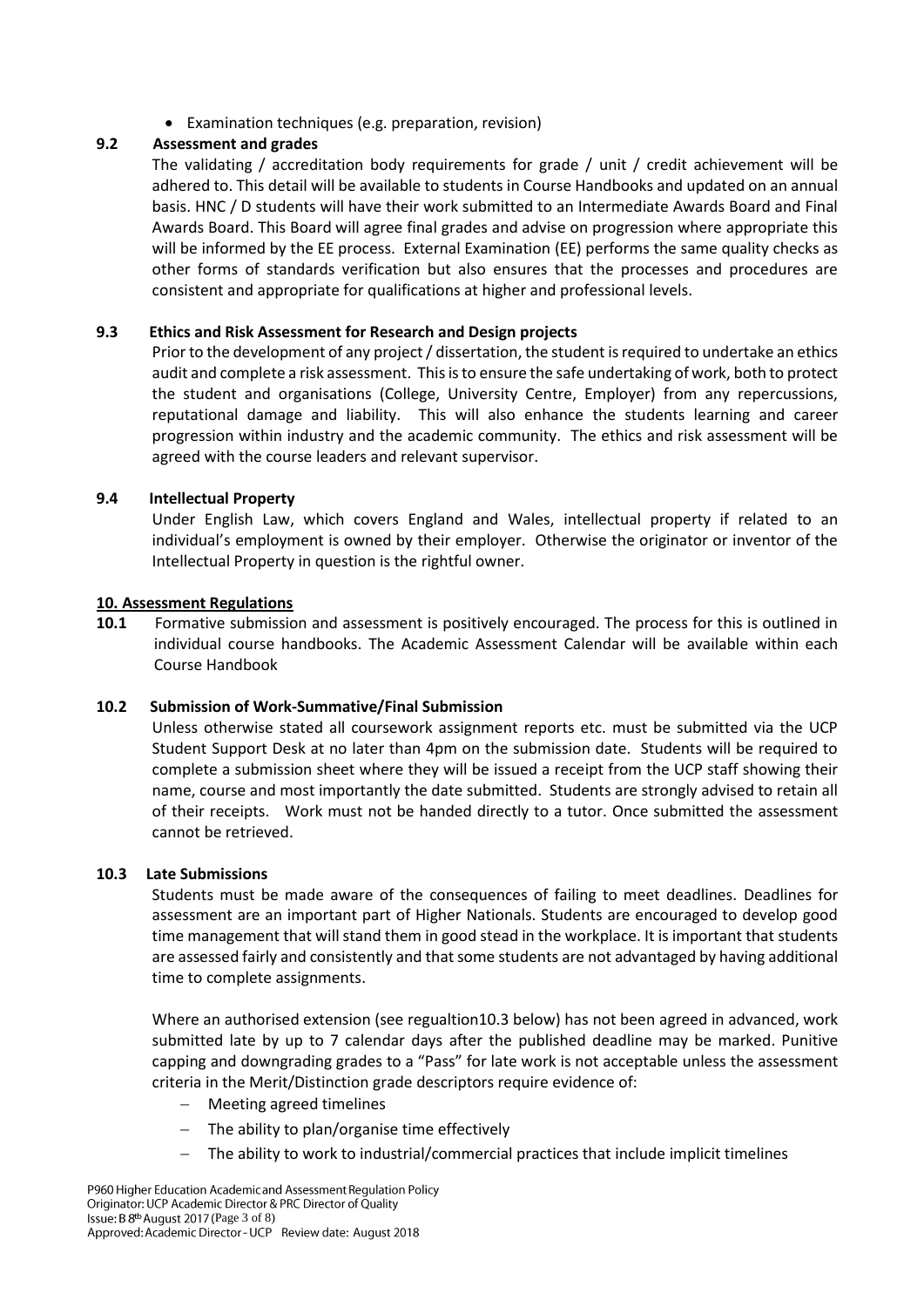Work submitted after the 7 days of the published deadline and without an authorised extension will not be marked and the unit will be recorded as failed. No opportunity to resubmit work will be granted. Conditions for retaking a unit will apply.

### **10.4 Short term extension**

All requests for extensions require evidence to be submitted. A student may request a maximum of one short term extension to a submission deadline when circumstances outside the student's control have arisen which prevents submission or are likely to result in significant underperformance if the original deadline is enforced. Students submit their request to a **Student Adviser before** the submission deadline.

The purpose of a short term extension is to allow a student, for acceptable reasons, to defer the submission of work to a later date but to ensure that the work is submitted in time to be processed and assessed by the appropriate Awards Board in the originally identified assessment period (e.g.: Semester 1)

All short term extensions are for a default period of 5 working days. A student is permitted to submit the work earlier than the expiry date of the extension period if he/she wishes.

The following are examples of **acceptable** reasons for such a request:

- Short-term illness
- A short term illness of any person for whom the student has a responsibility for care;
- Authorised absence from Peterborough Regional College during teaching weeks;
- An enforced change in employment circumstances for which only short term notice was given;
- Other reasons considered acceptable by the Faculty Student Adviser (or the designated staff member)

The following examples of **unacceptable** reasons for such a request;

- Academic workload;
- Misreading the instructions on submission deadlines in the course handbook;
- Computer, disc, printer or any other technical failure for which the student is responsible (students should ensure they keep a back-up copy of their work);
- Unauthorised absence from Peterborough Regional College (e.g. holiday taken during teaching weeks).

If a student's circumstances require additional time beyond the expiry date of the original short term extension, the student can seek a long term extension as no further short-term extensions can be granted. Consequently, the piece of work is processed and assessed by the appropriate Awards Board at a future assessment period (as determined in line with the academic calendar). An accepted Short Term extension **will not** impact on grade awarded.

### **10.5 Long term extension**

A student may request a long term extension to a submission deadline. Long term extensions of up to 15 weeks are considered and approved if, the student is experiencing personal or professional difficulties and use of other measures would:

- Result in significant disadvantage to the student's academic performance and/or ability to complete his/her studies;
- Exacerbate an existing health problem or result in additional stress related problems;
- Fail to address the underlying problem or issue which is unpredictable in nature.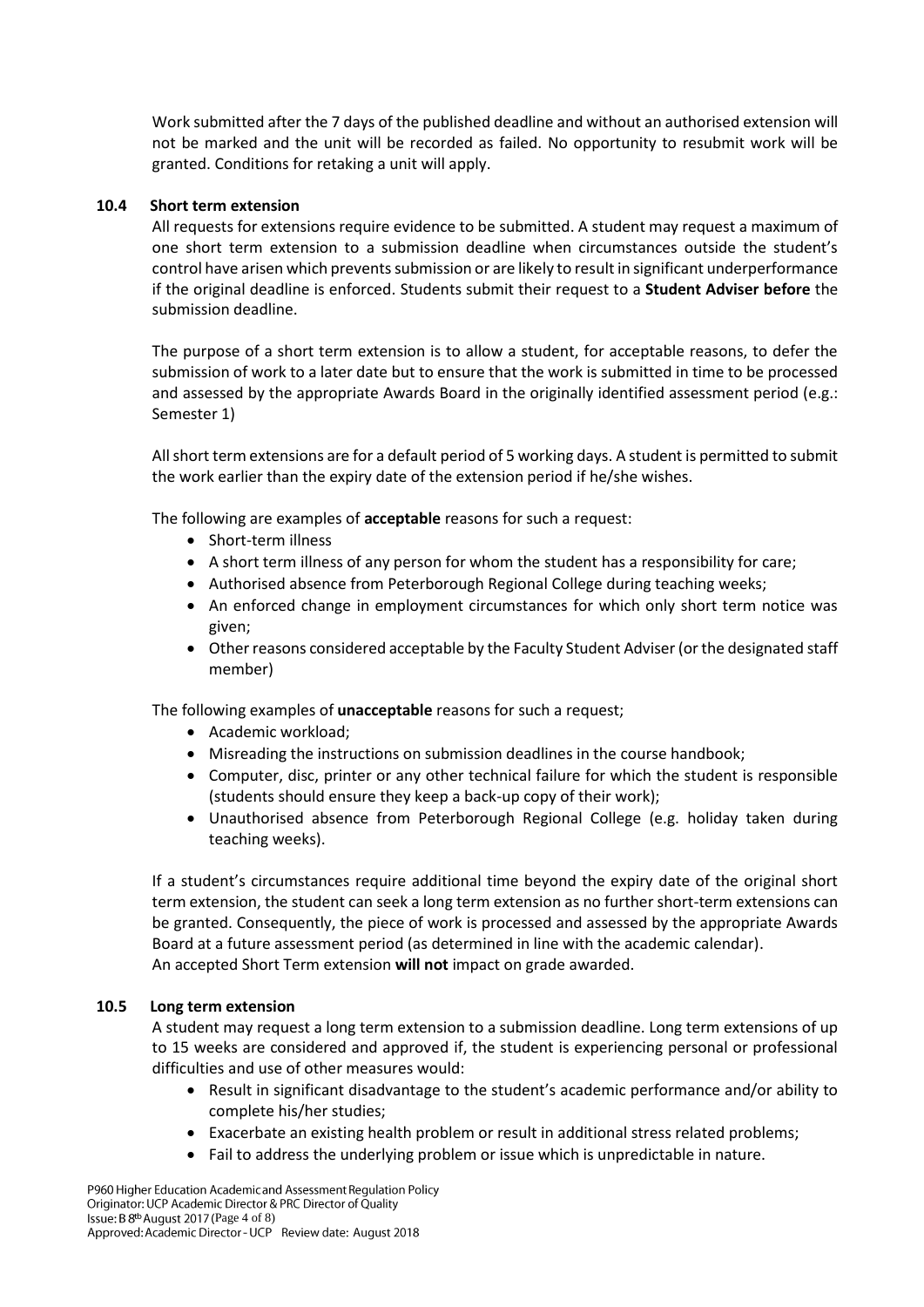Students submit their request at least 5 working days **before** the submission deadline to the **Student Advisor**. All long term extensions are considered on a confidential basis. The appropriate documentation must be completed and confirmation received in writing.

A long term extension may also be considered and approved\* where there are practice-related issues which can be resolved only through additional time for completion. Long term extensions are viewed as exceptional solutions and are used only in circumstances where officers are confident that the individual case merits such action. Evidence will be required.

An accepted Long Term extension **will not** impact on grade awarded.

\*Does not result in additional taught sessions as input will have taken place.

### **10.6 Intermission**

Registered students may apply for a period of intermission of up to 12 calendar months during which they may suspend their studies for personal reasons (e.g. health, financial).This period may be extended in exceptional cases (e.g. to cover maternity leave) but only with the prior approval of the Academic Director.

Any period of intermission must have an approved start and an approved return date which, in the latter case, must take full account of the academic coherence and requirements of the pathway for which the student is registered. The approved start and return dates may not necessarily coincide with the published start date and end date of a semester or trimester.

Any period of intermission must be authorised in writing and in advance by the appropriate **Student Advisor**. PRC is unable to guarantee to students that the pathway for which they originally registered will still be available when they resume their studies.

During an approved period of intermission students remain registered students for their pathway at PRC and are entitled to have access to certain PRC facilities and systems. However, since intermitting students are no longer active, they are **not** entitled to certain other benefits or services related to their studies e.g. exemption from council tax. It is expected that students will liaise with SFE and / or employer to resolve any financial / funding issues.

Intermitting students who do **not** return to re-register for their pathway within 20 working days after the approved date of return from their period of intermission are discontinued from PRC. Discontinuation under these circumstances does not prevent a student from subsequently seeking re-admission to the pathway at PRC from which they have been discontinued.

Students who experience difficulties with their studies due to personal reasons and/or who are considering withdrawing from PRC should seek advice about the most appropriate course of action before formally completing PRC's withdrawal form.

### **11. Academic Regulations**

### **11.1 Progression**

The Awards Board makes a formal annual progression decision for all students. A student progresses from one level or year of study to the next of the course for which they are registered, provided they continue to enrol for the units selected from within the prescribed set of compulsory and optional units for their course, satisfy any prerequisites or other academic requirements for unit enrolment and meet the requirements for progression set out in this section.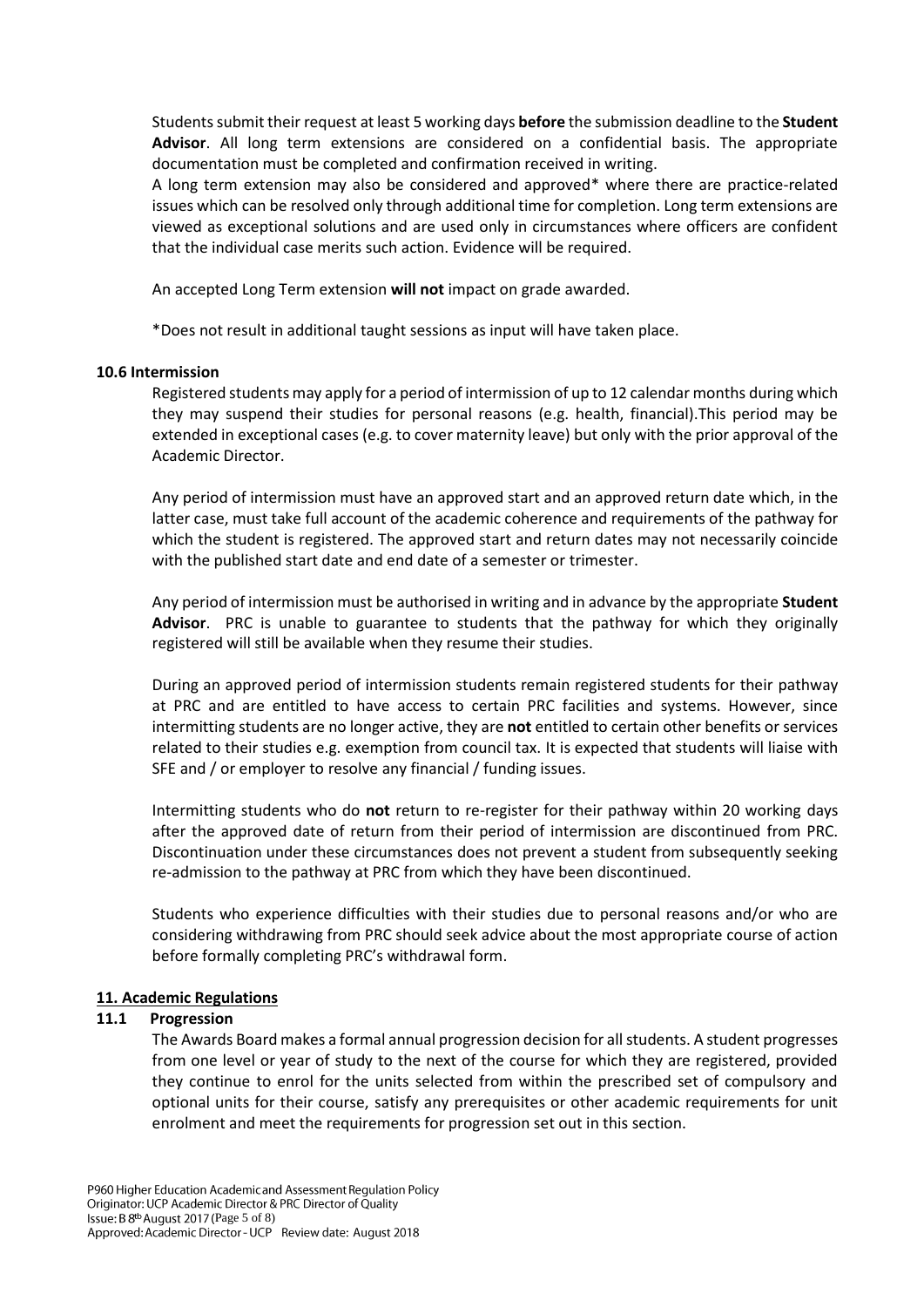# **11.2 Failure of a unit**

If a student has failed to satisfy the minimum pass criteria for each learning outcome of the assignment, he/she will be awarded a fail overall for the unit. There are two possible outcomes of this;

- 1. If a student made a first submission attempt and met the first assignment deadline as outlined on the assignment brief (or met an approved extension deadline), but failed the assessment criteria, the student is allowed one further resubmission attempt. The resubmission must meet the resubmission deadline outlined on the assignment brief. See Academic Regulation 11.4 below.
- 2. If the student failed to submit any assessment for the unit by the first submission deadline, or within 7 days of the published deadline, and without an authorised extension, the student will be given NS (Fail due to non-submission) for the element(s) of that unit. A second resubmission attempt will not be permitted. At the discretion of the Awards Board, the student may be allowed one further retake of a unit. This means that the student will have to enrol, pay and attend lessons for the unit. See Academic Regulation 11.5 below.

# **11.3 Procedure for resubmission**

A student may be offered a resubmission if they have achieved a Pass or Merit, or not met the Pass criteria in their first submission. They will only be authorised one resubmission and only if all of the following conditions are met:

- The student has met initial deadlines set in the assignment, or has met an agreed deadline extension (a student submitting late will not be allowed a resubmission attempt)
- The assessor judges that the student will be able to provide improved evidence without further guidance
- The assessor has authenticated the evidence submitted for assessment

If a student has not met the conditions listed above, the assessment board must not authorise a resubmission.

If a student has met the conditions listed above, a resubmission may be granted and the following conditions apply:

- the resubmission must be recorded on the Higher Nationals Assessment Form
- The student must be given a deadline for resubmission within 15 working days\* of the student receiving the results of the assessment
- the resubmission must be undertaken by the student with no further guidance
- only one opportunity for reassessment of the unit will be permitted
- the original evidence submitted for the assessment can remain valid and be extended, or may be need to replaced partially or in full.
- If the student only failed one learning outcome in his/her original submission the resubmission result will be uncapped
- If the student failed two or more learning outcome in his/her original submission the resubmission result will be capped at a pass

*\* 15 days (excluding weekends) must be within term time, in the same academic year as the original submission.* 

# **11.4 Conditions for retaking a unit**

If a student has met all of the submission conditions, but still not achieved the targeted pass criteria following resubmission of an assignment, the Awards Board may authorise for the students to retake the failed unit to meet the required pass criteria.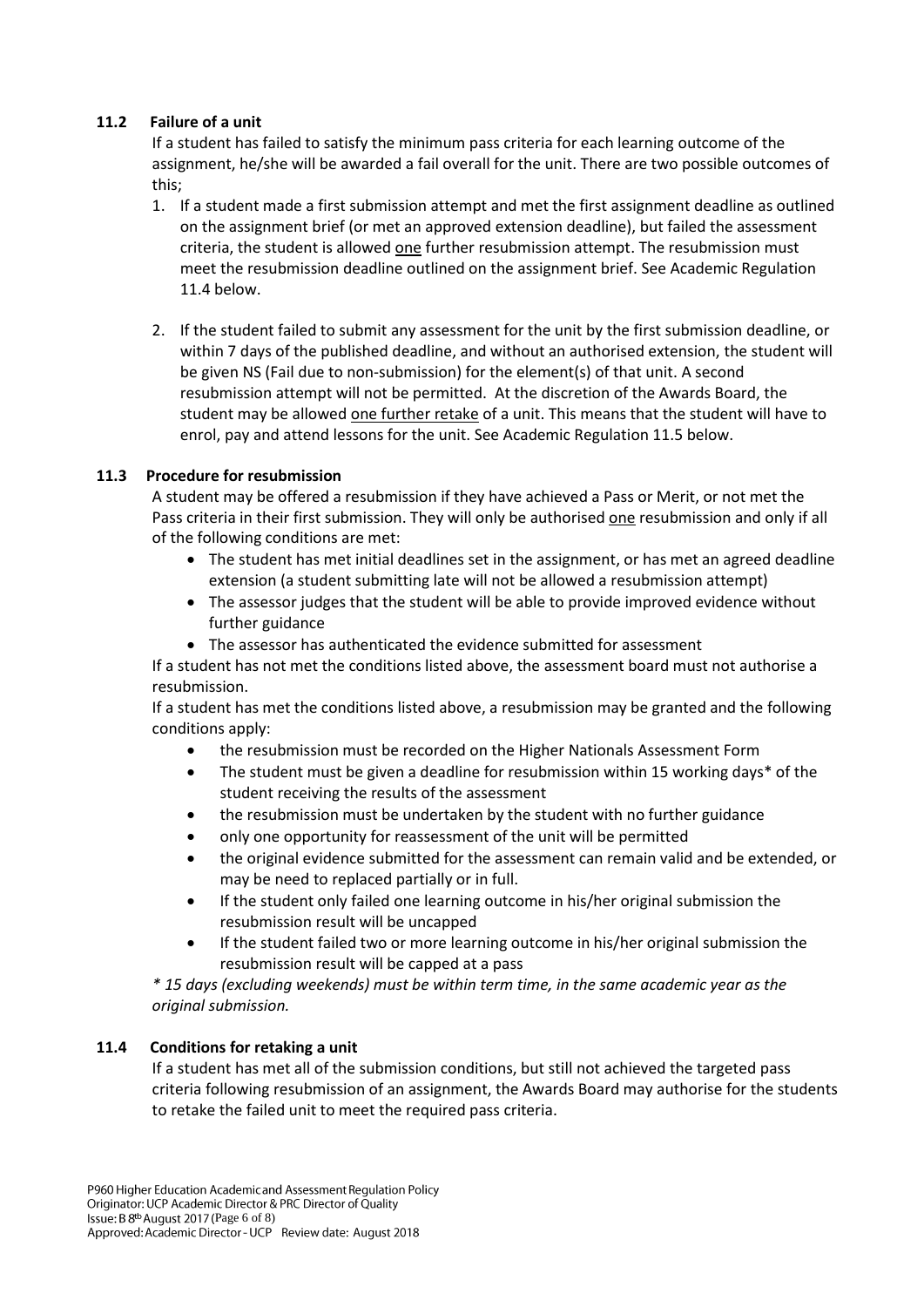The following conditions must be met:

- the Awards Board must only authorise a repeat in circumstances where they believe it is necessary, appropriate and fair to do so
- the student must study the unit again with full attendance and pay the unit fee
- the overall grade for a successfully completed repeat unit is capped at a Pass for that unit
- the student must have the same reassessment opportunities as at the first registration (see resubmission procedure above)
- students have only one retake opportunity. Units can only be repeated once.

A retake assignment is a new assignment targeted only to the pass criteria which were not achieved in the original assignment. There's only one submission opportunity for a retake, and tutors are not allowed any further guidance while students are retaking the assignment.

No retake of a unit is permitted for a student to improve a mark above the pass level required for the award.

# **11.5 Conditions for progression:**

If a student has passed all units at any given stage or level of the programme they can progress to the next stage or level. Exceptionally, at the discretion of the Awards Board a student may be allowed to progress with some failed unit(s). Students will be charged an additional fee for retaking or replacing any failed unit(s).

In order to progress from one level or year of study to the next, a student who has failed unit(s) must;

- be in a position to recover any failure
- not have failed a unit more than once (and after resubmission attempts are exhausted)
- satisfy the criteria below:

| <b>Duration of Course</b>    | Not failed more than: |  |  |
|------------------------------|-----------------------|--|--|
| (Full time) 1 Year study     | 30 credits            |  |  |
| (Part Time) 2 Years of study | 15 credits            |  |  |
| (Part Time) 3 Years of study | 15 credits            |  |  |

If the unit is no longer available, a replacement unit may be studied as directed by the College. This will be treated as a retake and will be subject to all regulations relating to retake units. If a replacement unit cannot be studied, the student will need to renegotiate their programme of study. Decisions about taking a replacement unit or renegotiating a programme require discussion and agreement at the Awards Board.

If a student fails a core or elective unit after retake this would normally mean that they will have to withdraw from the programme.

# **11.6 Discontinuation of studies**

An Awards Board is authorised to ruminate a student's studies for the following reasons;

- the student has exhausted the total number of attempts as set out in 5.3b and 5.3.c
- major academic irregularities see section 4.10

A student is discontinued when it is no longer possible to continue to study towards the intended award (e.g. the student has failed re-take units or does not meet the progression criteria above).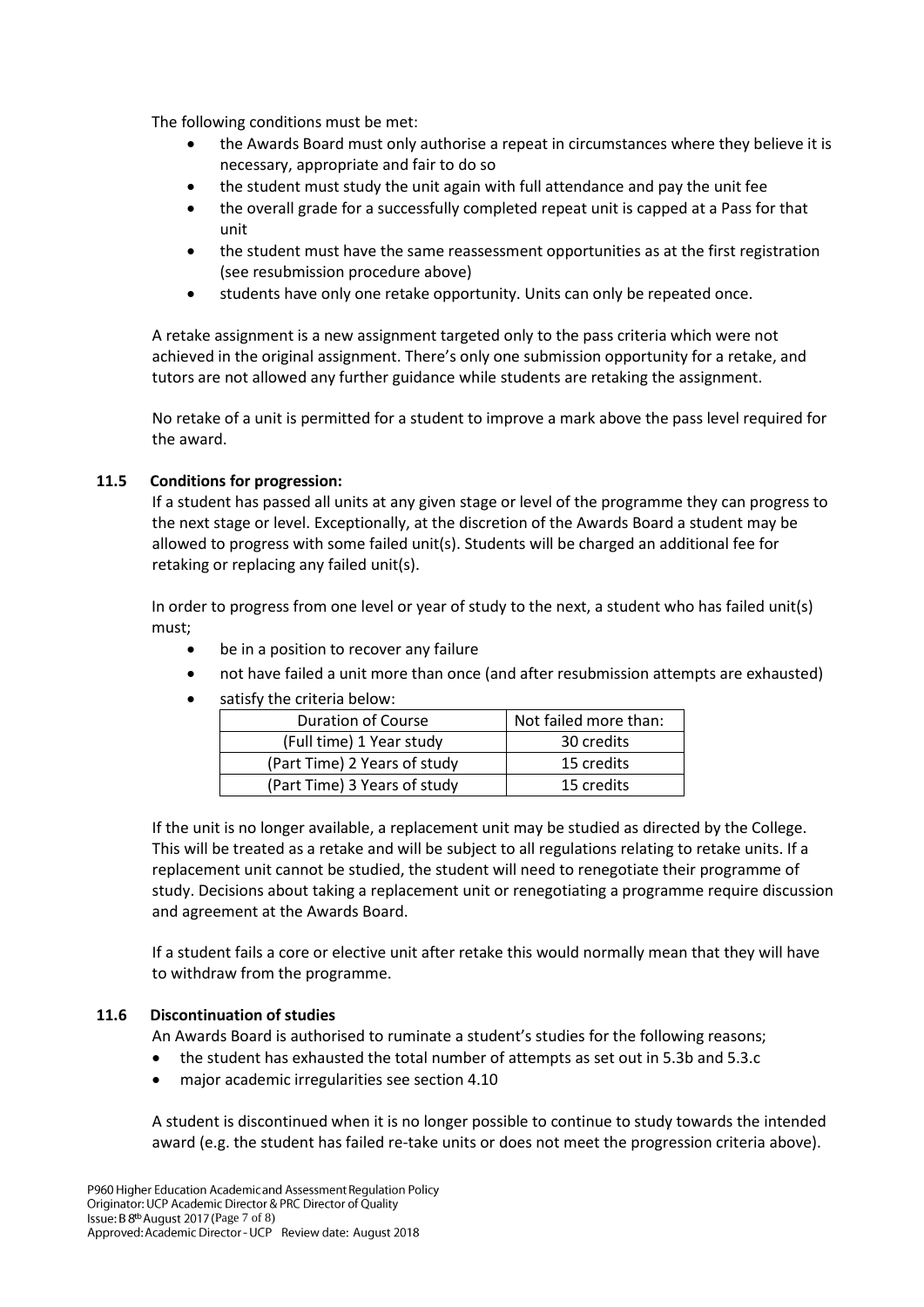Students concerned about their progress should discuss this with their personal tutor and also use the extension process outlined above.

It should be noted that in order to pass the qualification, students are required to achieve ALL units.

### **11.7 Student Appeals**

A student appeal is a request to review decisions made by a centre on their progression, assessment and awards. The appeal process cannot be used to challenge academic judgement or appeal if a student disagrees with the mark they have been given.

Circumstances to submit an appeal may include the following:

- an appeal against a mark awarded for a unit assessment
- overall outcome of a programme of study
- Failure at any stage of a programme of study
- Withdrawal from study due to unsatisfactory progress or failure to meet academic or professional requirements i.e. unsatisfactory work and attendance.

The student has a right to appeal if he or she can provide new evidence which the Awards Board was not aware of, or believes that the procedures have not been followed properly.

To lodge an academic appeal, a student must do so within 7 days of receiving assessment results. Details about the Appeals Process can be found in P982 Higher Education Student Academic Appeals Policy available on the College's website.

Students have a final right of appeal to Pearson, but only if the procedures in place at the centre have been fully utilised or if the student is dissatisfied with the outcome. Further details are given in the Enquiries and appeals about Pearson vocational qualifications policy.

[https://qualifications.pearson.com/content/dam/pdf/Support/policies-for-centres-learners-and](https://qualifications.pearson.com/content/dam/pdf/Support/policies-for-centres-learners-and-employees/Enquiries_and_Appeals_on_Pearson_Vocational_Qualifications.pdf)[employees/Enquiries\\_and\\_Appeals\\_on\\_Pearson\\_Vocational\\_Qualifications.pdf](https://qualifications.pearson.com/content/dam/pdf/Support/policies-for-centres-learners-and-employees/Enquiries_and_Appeals_on_Pearson_Vocational_Qualifications.pdf)

If students are not satisfied with the result of their appeal after following their centre's processes, they can request the Office of the Independent Adjudicator (OIA) review their complaint. The OIA will not deal with complaints about academic judgment but will look at academic appeals.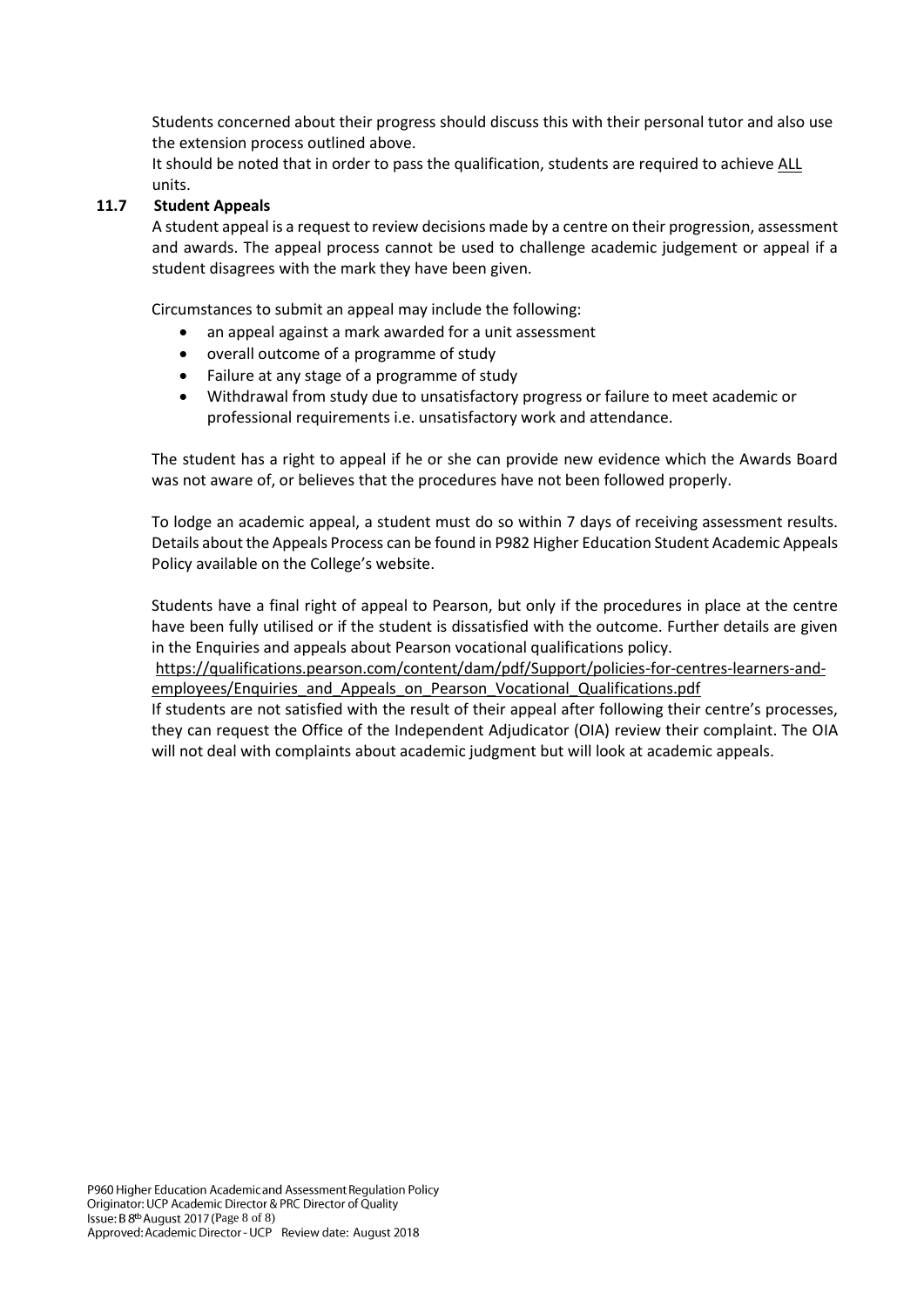| Peterborough<br><b>Regional College</b>                                                                                                                                                                                                                                                                                                                                                                        | <b>Mintermission Request Form</b> | <u> 2008 - John A. John A. Martin Alexander (d. 1982)</u> |            |  |  |
|----------------------------------------------------------------------------------------------------------------------------------------------------------------------------------------------------------------------------------------------------------------------------------------------------------------------------------------------------------------------------------------------------------------|-----------------------------------|-----------------------------------------------------------|------------|--|--|
| <b>Intermitting Notification</b>                                                                                                                                                                                                                                                                                                                                                                               |                                   |                                                           |            |  |  |
|                                                                                                                                                                                                                                                                                                                                                                                                                |                                   |                                                           |            |  |  |
| Student Number <b>Common Common Common Common Common Common Common Common Common Common Common Common Common Common Common Common Common Common Common Common Common Common Common Common Common Common Common Common Common Com</b>                                                                                                                                                                           |                                   |                                                           |            |  |  |
|                                                                                                                                                                                                                                                                                                                                                                                                                |                                   |                                                           |            |  |  |
| <b>Course Code</b>                                                                                                                                                                                                                                                                                                                                                                                             |                                   | FT                                                        | $\top$ P/T |  |  |
| Franchise<br><b>PRC</b>                                                                                                                                                                                                                                                                                                                                                                                        |                                   | <u>(please state)</u>                                     |            |  |  |
|                                                                                                                                                                                                                                                                                                                                                                                                                |                                   |                                                           |            |  |  |
| The student is INTERMITTING (leave of absence)                                                                                                                                                                                                                                                                                                                                                                 |                                   |                                                           |            |  |  |
|                                                                                                                                                                                                                                                                                                                                                                                                                |                                   |                                                           |            |  |  |
| From: / / To: / / New Expected End Date: / /                                                                                                                                                                                                                                                                                                                                                                   |                                   |                                                           |            |  |  |
| These dates must be entered. The accuracy of these dates is extremely important as it can have fee<br><b>implications</b>                                                                                                                                                                                                                                                                                      |                                   |                                                           |            |  |  |
| <b>REASON FOR INTERMITTING (HESA Code 12 Leave of Absence)</b>                                                                                                                                                                                                                                                                                                                                                 |                                   |                                                           |            |  |  |
| 04 Health Reasons<br>06 Financial<br>011 Other (please specify)<br>expansion of the contract of the contract of the contract of the contract of the contract of the contract of the contract of the contract of the contract of the contract of the contract of the c                                                                                                                                          |                                   |                                                           |            |  |  |
|                                                                                                                                                                                                                                                                                                                                                                                                                |                                   |                                                           |            |  |  |
|                                                                                                                                                                                                                                                                                                                                                                                                                |                                   |                                                           |            |  |  |
| PRC is unable to guarantee to students that their course for which they originally registered will still<br>be available when they resume their studies.<br>International students on a student visa are not permitted to intermit unless they need to return<br>home. For further information on restrictions placed upon international students it is essential you<br>contact the International Coordinator |                                   |                                                           |            |  |  |
| Authorised by Student Advisor <b>Authority Advisor Container Advisor Container Advisor Container Advisor</b>                                                                                                                                                                                                                                                                                                   |                                   |                                                           |            |  |  |
|                                                                                                                                                                                                                                                                                                                                                                                                                |                                   |                                                           |            |  |  |
| *where a student signature is not available, Registration will accept this form signed by a member<br>of staff only if accompanied by letter or e-mail from student                                                                                                                                                                                                                                            |                                   |                                                           |            |  |  |
| Countersigned by Academic Director: Director: Director: Date: Date: Date: Date:                                                                                                                                                                                                                                                                                                                                |                                   |                                                           |            |  |  |
| THIS FORM WILL BE RETURNED IF ALL APPROPRIATE SECTIONS ARE NOT COMPLETED IN FULL                                                                                                                                                                                                                                                                                                                               |                                   |                                                           |            |  |  |
|                                                                                                                                                                                                                                                                                                                                                                                                                |                                   |                                                           |            |  |  |
| FOR REGISTRATION USE ONLY<br><b>Notify MIS</b><br>$\frac{1}{2}$ $\frac{1}{2}$ $\frac{1}{2}$ $\frac{1}{2}$ $\frac{1}{2}$ $\frac{1}{2}$ $\frac{1}{2}$ $\frac{1}{2}$ $\frac{1}{2}$ $\frac{1}{2}$ $\frac{1}{2}$ $\frac{1}{2}$ $\frac{1}{2}$ $\frac{1}{2}$ $\frac{1}{2}$ $\frac{1}{2}$ $\frac{1}{2}$ $\frac{1}{2}$ $\frac{1}{2}$ $\frac{1}{2}$ $\frac{1}{2}$ $\frac{1}{2}$                                          |                                   |                                                           |            |  |  |
|                                                                                                                                                                                                                                                                                                                                                                                                                |                                   |                                                           |            |  |  |
| <b>SLC Amount</b>                                                                                                                                                                                                                                                                                                                                                                                              |                                   |                                                           |            |  |  |
|                                                                                                                                                                                                                                                                                                                                                                                                                |                                   |                                                           |            |  |  |

 $\frac{1}{\theta}$ 

 $\hat{\textbf{t}}$ 

(P 215 (A) (Higher Education Academic and Assessment Regulation Policy))<br>Originator: Director of Quality<br>Issue: (letter) (date) (Page 10 of 10)<br>Equality Impact Assessment: (Section one) and/or (Section two)<br>Approved: (July